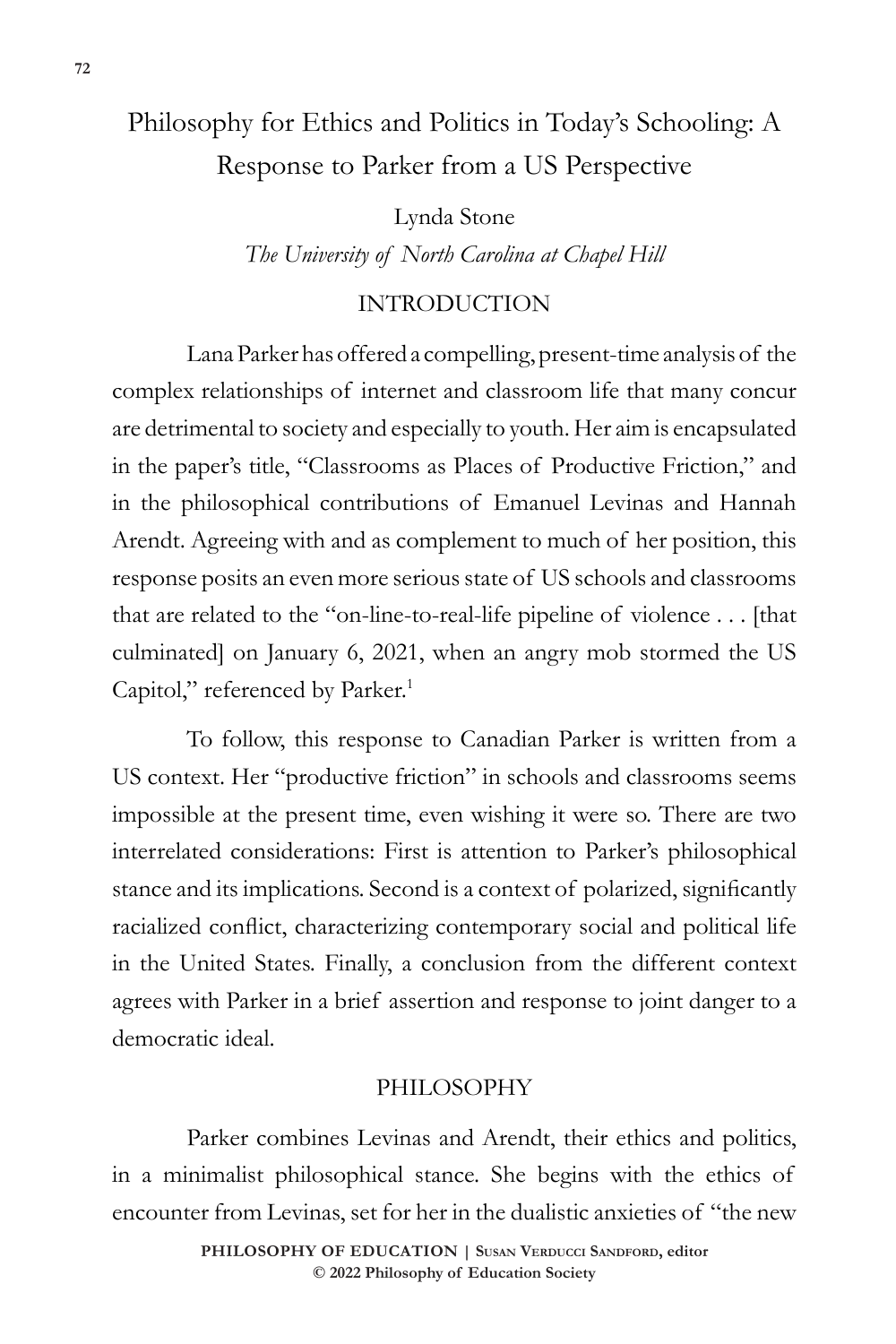information environment . . . [of persons being alone before a screen] . . . [yet] pulled toward the promise of knowledge and community."2 Parker then turns to Arendt for a politics anchored in a re-envisioned "social" sense of the *polis*, both its private and public realms. The implication is that adding politics serves as a "corrective" to "the digital sphere as a failed public sphere," but not necessarily as Arendt correcting Levinas.<sup>3</sup> Lastly, this straightforward position, in a short paper, adequately serves Parker's educational purposes and through its own conclusion supports classrooms engaged in democratic participation.

Parker's base is in phenomenology that includes the significance for philosophy of ethics and politics as well as the tradition's modern universalism. A basic consideration of the response focuses on intersubjectivity, one to one for individuals that through analogy is claimed for collectives. The latter is the difficulty that Parker assumes but does not detail in her turn to Arendt. As philosopher Simon Critchley asserts, the issue is "that the abstraction of the ethical relation must be incarnated in the life of the political realm . . . [in a necessity as] the passage from ethics to politics."4

Were Parker to continue her project, she may be committed to further her exploration of the relationship of Levinas and Arendt. A direction is signaled in her text reference to a "politics of relationality" from Belgian philosopher Anya Topolski. Topolski's extended treatment is based, in part, on shared biographies but divergent directions for phenomenology. She writes in general that "both remained true to the spirit of the ... tradition ... to appreciate the link between thinking and experience and the importance of events and perspective."5 As is well known, Levinas and Arendt were students of Martin Heidegger, and both expressed their "disappointment" with his Nazi-turn as they experienced the horrors of the Shoah. Topolski writes,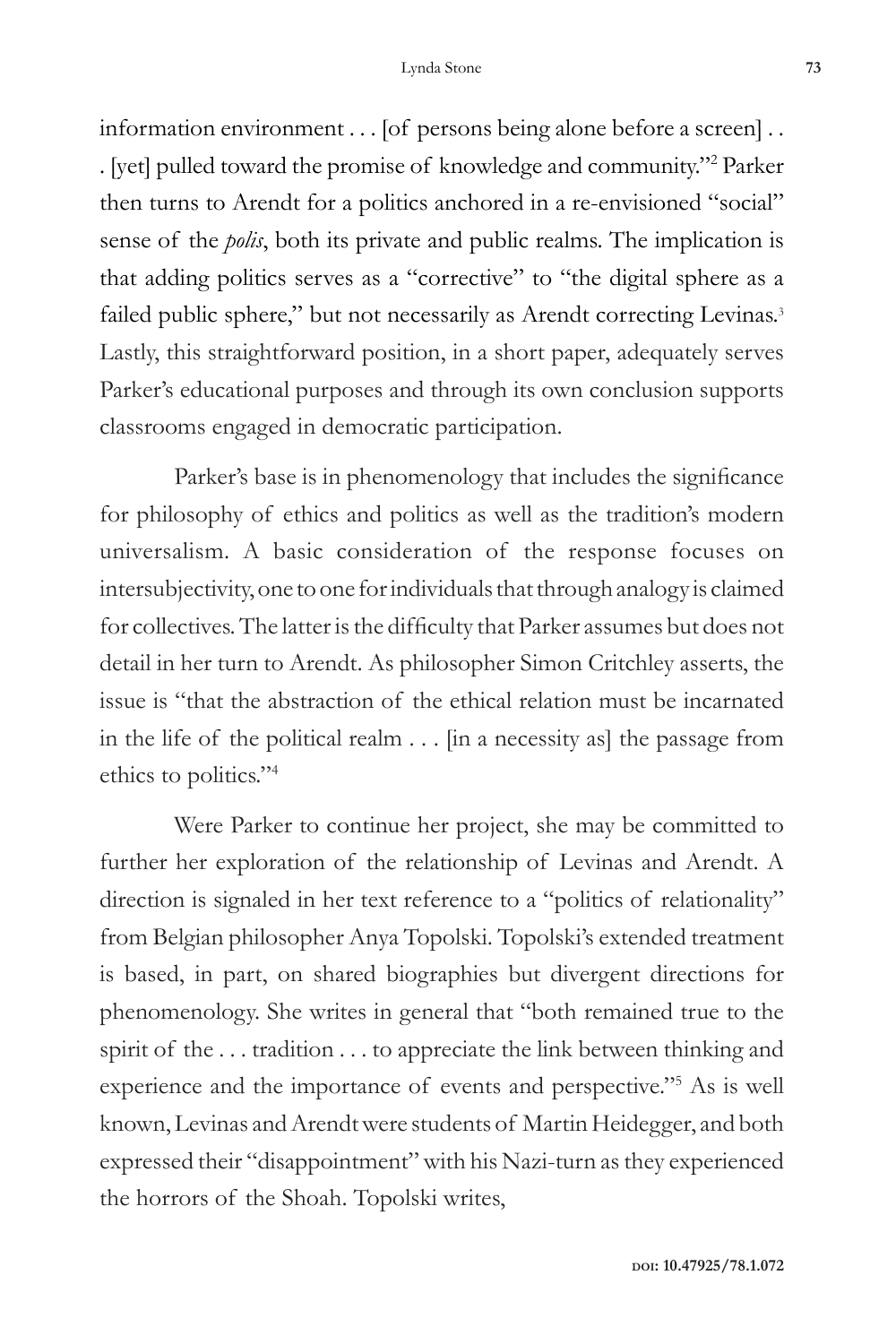Had history and Heidegger been other than they were, Levinas might not have sought to establish that ethics precedes ontology, and Arendt might not have tried to assert plurality's priority over singularity for the sake of the political.<sup>6</sup>

Other directions are available to Parker that include concentrating solely on Arendt or Levinas. For example, Critchley's critique of Levinas builds from his interest in Jacques Derrida's own treatment of Levinas's position. Critchley questions the passage of ethics to politics in Levinas through the question: "Might there not be a *hiatus* between ethics and politics . . . [that] perhaps opens onto a new experience of the political decision?"7 Critchley's argument, in part, is that while Levinas wants to deduce politics from ethics, he "leaves us perplexed as to how it might be achieved."8 From Derrida, the hiatus opens the political that calls for a decision; something must be done. This decision, significantly "must be a response to the utter singularity of a particular and inexhaustible context."9 As Critchley summarizes, "the singularity of the context in which the demand arises provokes an act of invention whose criterion is *universal*." The difficulty of politics consists precisely in this passage from the universal to the particular."10 It is non-foundational yet not arbitrary—and allows for shared political values and actions, for as it might be put, an ethics within politics. The contemporary question arises, however, what if there is no sharing, no commonality in a polarized society?

## POLARIZATION AND RACIALIZED CONFLICT

Polarization is a term typically applied in recent years to US politics with its origin in the 1960s. Divisions came to particular fruition beginning with the 2016 Presidential election, continued over four years following the 2020 election, and culminated in the Big Lie and the 2021 insurrection. Reflected in politics, US divisions extend beyond labels into geographic locations and cultural wars, arising in fears of societal change, especially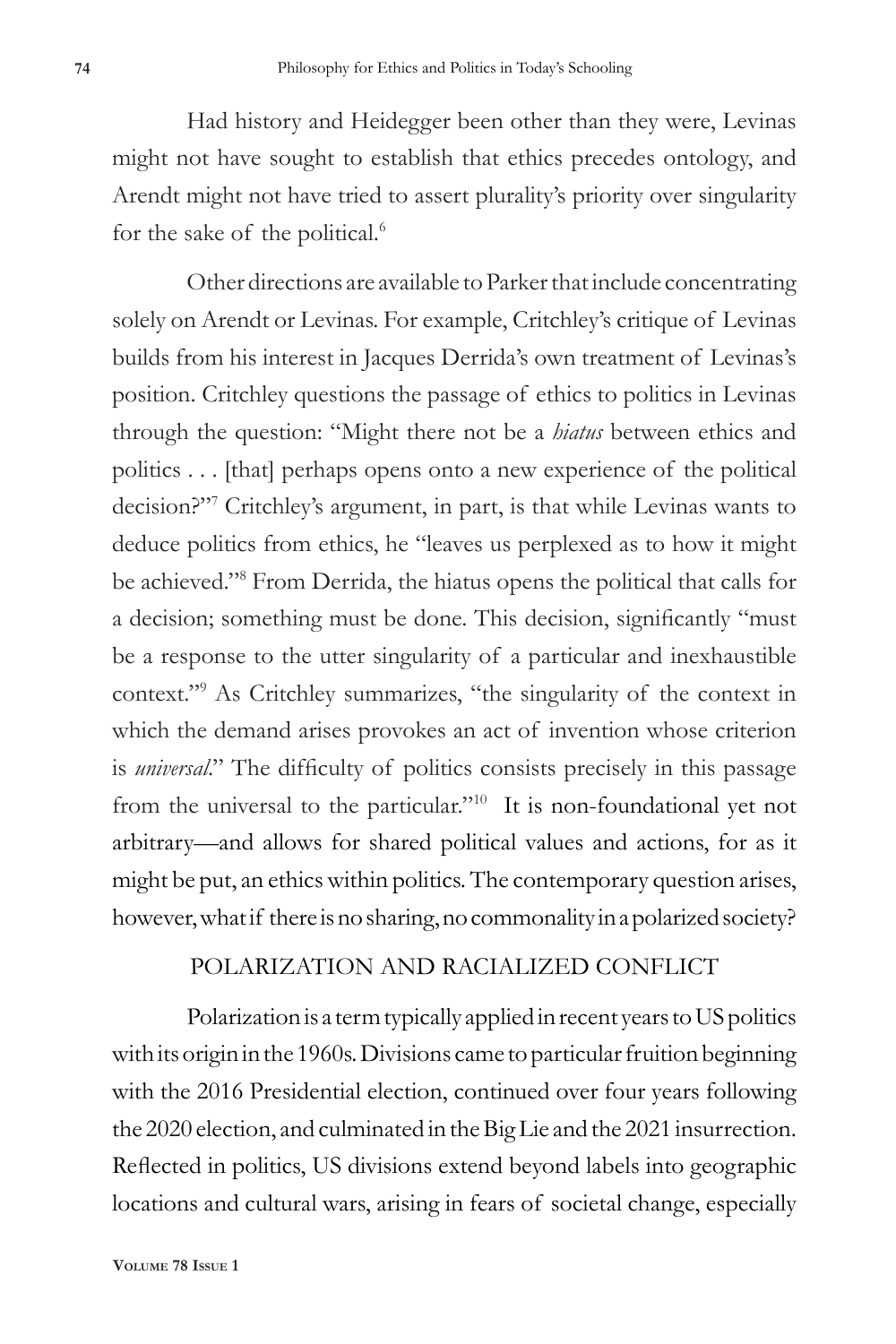in national demographics. Particulars are in response to "realization" of an emerged multicultural, multiracial, and multi-gendered nation. In a recent book, journalist Ezra Klein writes, "[These] fundamental identities that tend to generate intolerance and hostility and the issue conflicts are . . . [expressions of these divisions]."11

Polarization has devolved from communities into schools and classrooms and has taken on a significant racialized character long part of an exceptionalist belief in "white supremacy." Emblematic of this belief was the response of the Black Lives Matter movement beginning in 2013 and reemerging in the national conscience with the killing of George Floyd in 2020, one of many young unarmed Black youth killed by police.12 This movement then resulted in a negative counter-response. Coming together within COVID-19 restrictions, more recent events have coalesced around issues of curriculum and pedagogy in classrooms. Current political strategies include radically conservative media dominance, implementation of state and district laws and regulations, and activism of "parents' rights" at school board meetings and other protests. The two targets are the teaching of Critical Race Theory (CRT) and the banning of numerous books in school and public libraries.13 Both are tropes for non-existent problems largely perpetuated by adults who worry that their white children will be "uncomfortable." The facts are that CRT is a graduate level legal theory not taught in schools and that for decades many of the books have been sought out by youth from their interests. Recent events in the US demonstrate, in student movements for example, that although at times tied to solitary screens, children and especially youth are certainly cognizant of polarized and conflictual differences.<sup>14</sup>

### **CONCLUSION**

In this response, it is argued that the state of US schools and classrooms today is embedded in a politicized, divided, and conflicted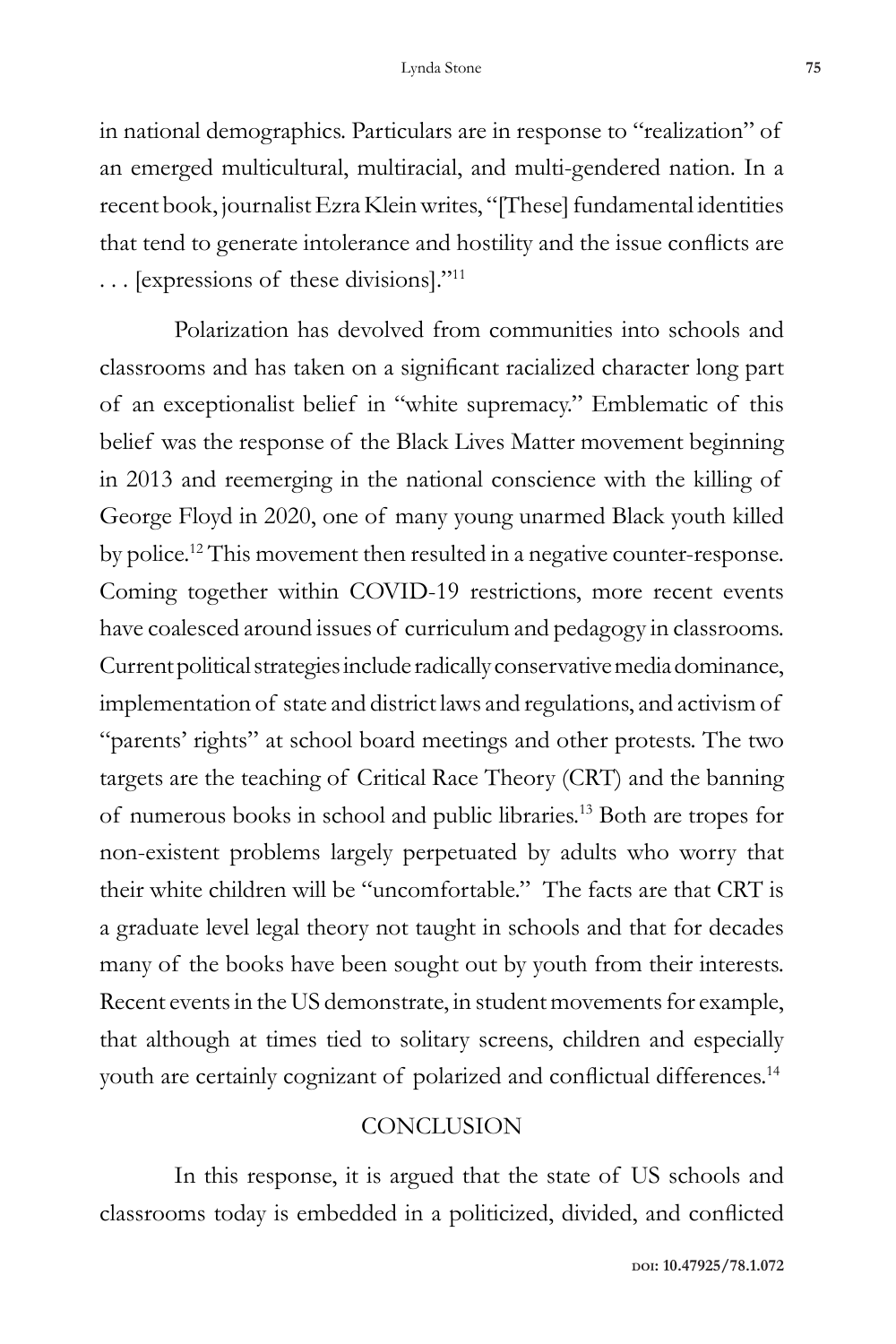nation. In this condition, one pedagogical, but needed extended strategy is to involve students in projects outside of the classroom, to leave—for a time—their personal conflicts aside. In conclusion, it may be that the particulars of this context differ from a Canadian situation in which a pedagogy of productive friction can result in the furthering of democracy. To repeat: I wish that this were so! On the future of democracy, perhaps the most significant philosophical and educational project of these times, and especially for philosophers of education, Parker and I surely agree. In her turn to the ethics and politics of this aim from Levinas and Arendt, she has offered an important provocation for consideration and action.

- 2 Parker, "Classrooms as Places of Productive Fiction," (same issue).
- 3 Parker, (same issue).
- 4 Simon Critchley, "Five Problems in Levinas's View of Politics and a Sketch of
- a Solution to Them," *Political Theory* 32*,* no. 2, (2004): 172-185, downloaded DOI: 10.1177/00959170326177, 177.
- 5 Anna Topolski, *Arendt, Levinas and a Politics of Relationality* (London and New York: Rowan and Littlefield International, 2015), 218.
- 6 Topolski, *Arendt, Levinas and a Politics of Relationality*, 16.

- 8 Critchley, 177.
- 9 Critchley, 178.
- 10 Critchley, 180.

11 Ezra Klein, *Why We're Polarized: With a New Afterward* (New York and London: Avid Reader Press, 2020), 38.

12 See Tehama Lopez Bunyasi and Candis Watt Smith, *Stay Woke: A People's Guide to Making All Black Lives Matter* (New York: New York University Press, 2019).

13 A particular target is the volume, *The 1619 Project,* eds. Nicole Hannah-Jones, Caitlin Roper, Ilene Silverman, and Jake Silverstein (New York: One World and the New York Times Company, 2021); See also Constance Grady, "How the New Banned Books Panic Fits into America's History of School Censorship," *Vox Media*,

<sup>1</sup> Lana Parker, "Classrooms as Places of Productive Friction," *Philosophy of Education* 78, (same issue).

<sup>7</sup> Critchley, "Five Problems in Levinas's View of Politics and a Sketch of a Solution to Them," 177.